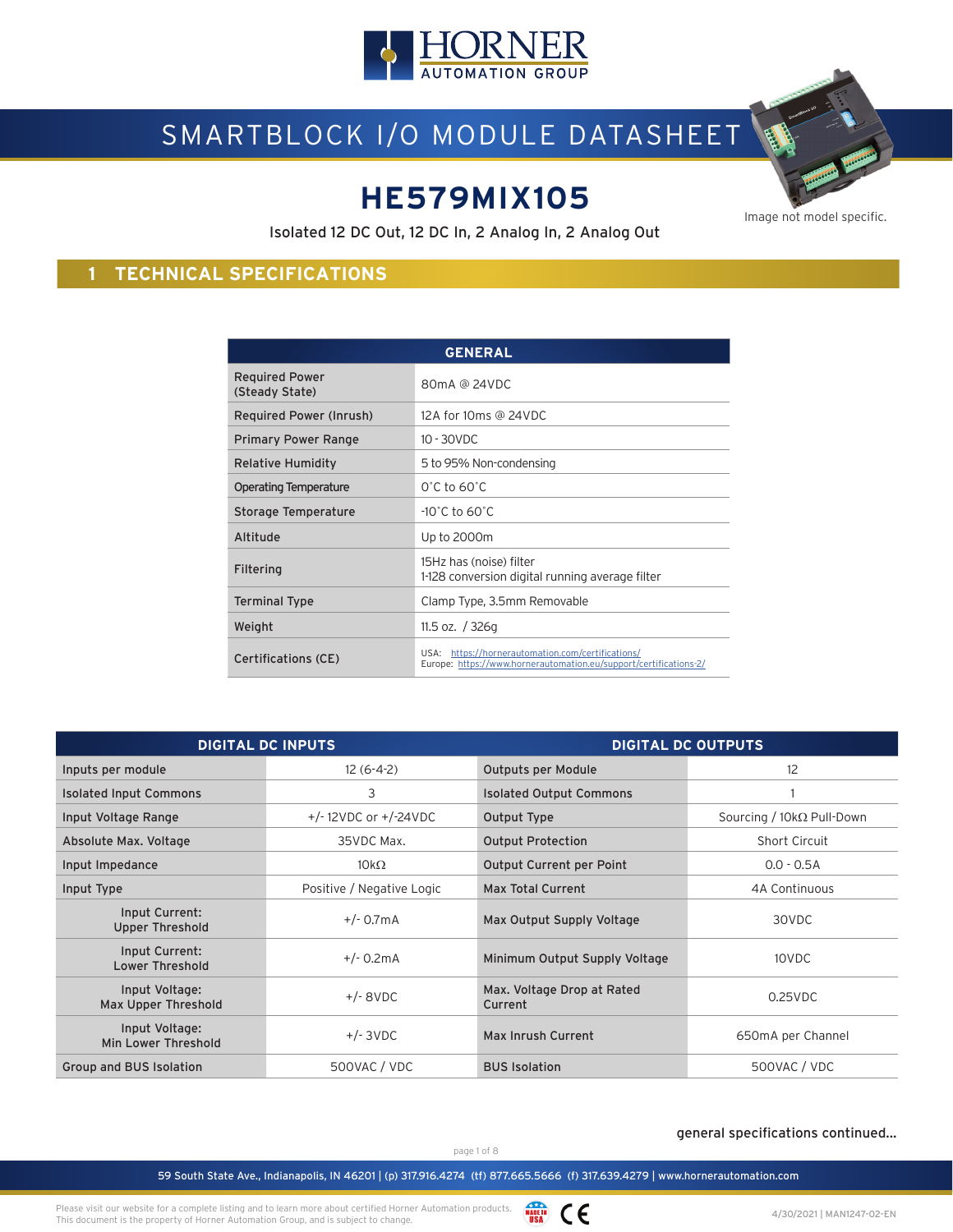

## **general specifications continued...**

| ANALOG INPUTS, HIGH RESOLUTION                   |                                                                                                                                            |                                                            |                                                                                                                                                                                                                                       |  |  |
|--------------------------------------------------|--------------------------------------------------------------------------------------------------------------------------------------------|------------------------------------------------------------|---------------------------------------------------------------------------------------------------------------------------------------------------------------------------------------------------------------------------------------|--|--|
| <b>Number of Channels</b>                        | 2                                                                                                                                          | Thermocouple                                               | <b>Temperature Range</b>                                                                                                                                                                                                              |  |  |
|                                                  |                                                                                                                                            | B/R/S                                                      | 2912°F to 32.0°F (1600°C to 0°C)                                                                                                                                                                                                      |  |  |
|                                                  | $0 - 10 VDC$                                                                                                                               | $\mathsf{C}$                                               | 4208°F to 32.0°F (2320°C to 0°C)                                                                                                                                                                                                      |  |  |
| Input Ranges                                     | $0 - 20mA$<br>$4 - 20mA$                                                                                                                   | E                                                          | 1652°F to -328°F (900°C to -200°C)                                                                                                                                                                                                    |  |  |
| (Selectable)                                     | 100mV<br>PT100 RTD                                                                                                                         | T.                                                         | 752.0°F to -400.0°F (400°C to -240°C)                                                                                                                                                                                                 |  |  |
|                                                  | J, K, N, T, E, R, S, B, C Thermocouples                                                                                                    | J                                                          | 1382.0°F to -346.0°F (750°C to -210°C)                                                                                                                                                                                                |  |  |
|                                                  |                                                                                                                                            | K/N                                                        | 2498.0°F to -400°F (1370°C to -240°C)                                                                                                                                                                                                 |  |  |
| Safe Input Voltage Range                         | 10VDC: - 0.5V to +12V<br>20mA: -0.5V to +6V<br>RTD / T/C: +/-24VDC                                                                         | <b>Thermocouple Common Mode</b><br>Range                   | $+/- 10V$                                                                                                                                                                                                                             |  |  |
| <b>Nominal Resolution</b>                        | 10V, 20mA, 100mV: 14 Bits<br>RTD, Thermocouple: 16 Bits                                                                                    | Converter Type                                             | Delta Sigma                                                                                                                                                                                                                           |  |  |
| Input Impedance<br>(Clamped @ -0.5VDC to 12VDC)  | <b>Current Mode:</b><br>$100Ω$ . 35mA Max. Continuous<br>Voltage Mode:<br>500kΩ, 35mA Max. Continuous                                      | Max Error at 25°C<br>(*excluding zero)                     | *4-20 mA<br>$+/-0.10\%$ *<br>of full scale<br>of full scale<br>*0-20 mA<br>$+/-0.10\%$ <sup>*</sup><br>$+/-0.10\%$ *<br>*0-10 VDC<br>of full scale<br>RTD (PT100) +/-1.0°C<br>of full scale<br>$0-100$ mV $+/-0.05%$<br>of full scale |  |  |
| %AI Full Scale                                   | Max Thermocouple Error<br>10V, 20mA, 100mV:<br>32.00 of Full Scale<br>(After Warm up Time of One<br>RTD, T/C: 10 counts / °C - °F<br>Hour) |                                                            | +/-0.2% $(+/-0.3%$ below -100°C)<br>of full scale                                                                                                                                                                                     |  |  |
| <b>Max Over-Current</b>                          | 35mA                                                                                                                                       | <b>Conversion Speed,</b><br><b>Both Channels Converted</b> | 10V, 20mA, 100mV: 30 Times/Second<br>RTD, Thermocouple: 7.5 Times/Second                                                                                                                                                              |  |  |
| Open Thermocouple<br><b>Detect Current</b>       | 50 <sub>n</sub> A                                                                                                                          | <b>Conversion Time per Channel</b>                         | 10V, 20mA, 100mV: 16.7ms<br>RTD, Thermocouple: 66.7ms                                                                                                                                                                                 |  |  |
| Analog BUS Isolation                             | 500VAC / VDC                                                                                                                               | <b>RTD Excitation Current</b>                              | $25\mu A$                                                                                                                                                                                                                             |  |  |
|                                                  |                                                                                                                                            | <b>ANALOG OUTPUTS</b>                                      |                                                                                                                                                                                                                                       |  |  |
| <b>Number of Channels</b>                        |                                                                                                                                            | 2                                                          |                                                                                                                                                                                                                                       |  |  |
| <b>Output Ranges</b>                             |                                                                                                                                            | 0-10VDC, 0-20mA                                            |                                                                                                                                                                                                                                       |  |  |
| <b>Nominal Resolution</b>                        |                                                                                                                                            | 14 Bits                                                    |                                                                                                                                                                                                                                       |  |  |
| <b>Update Rate</b>                               |                                                                                                                                            | PLC Dependent                                              |                                                                                                                                                                                                                                       |  |  |
| Minimum 10V Load                                 |                                                                                                                                            | $500\Omega$                                                |                                                                                                                                                                                                                                       |  |  |
|                                                  | Maximum 20mA Load                                                                                                                          |                                                            | $500\Omega$                                                                                                                                                                                                                           |  |  |
|                                                  | Maximum Error at 25°C<br>(Excluding zero)                                                                                                  | $0-20mA$ :<br>$0 - 10V:$                                   | 0.1% of full scale<br>0.1% of full scale                                                                                                                                                                                              |  |  |
| Additional Error for Temperature other than 25°C |                                                                                                                                            | 20 <sub>m</sub> A:<br>$0 - 10V:$                           | 0.000143%/°C<br>0.000151%/°C                                                                                                                                                                                                          |  |  |

BUS Isolated, shares common with analog inputs

59 South State Ave., Indianapolis, IN 46201 | (p) 317.916.4274 (tf) 877.665.5666 (f) 317.639.4279 | www.hornerautomation.com

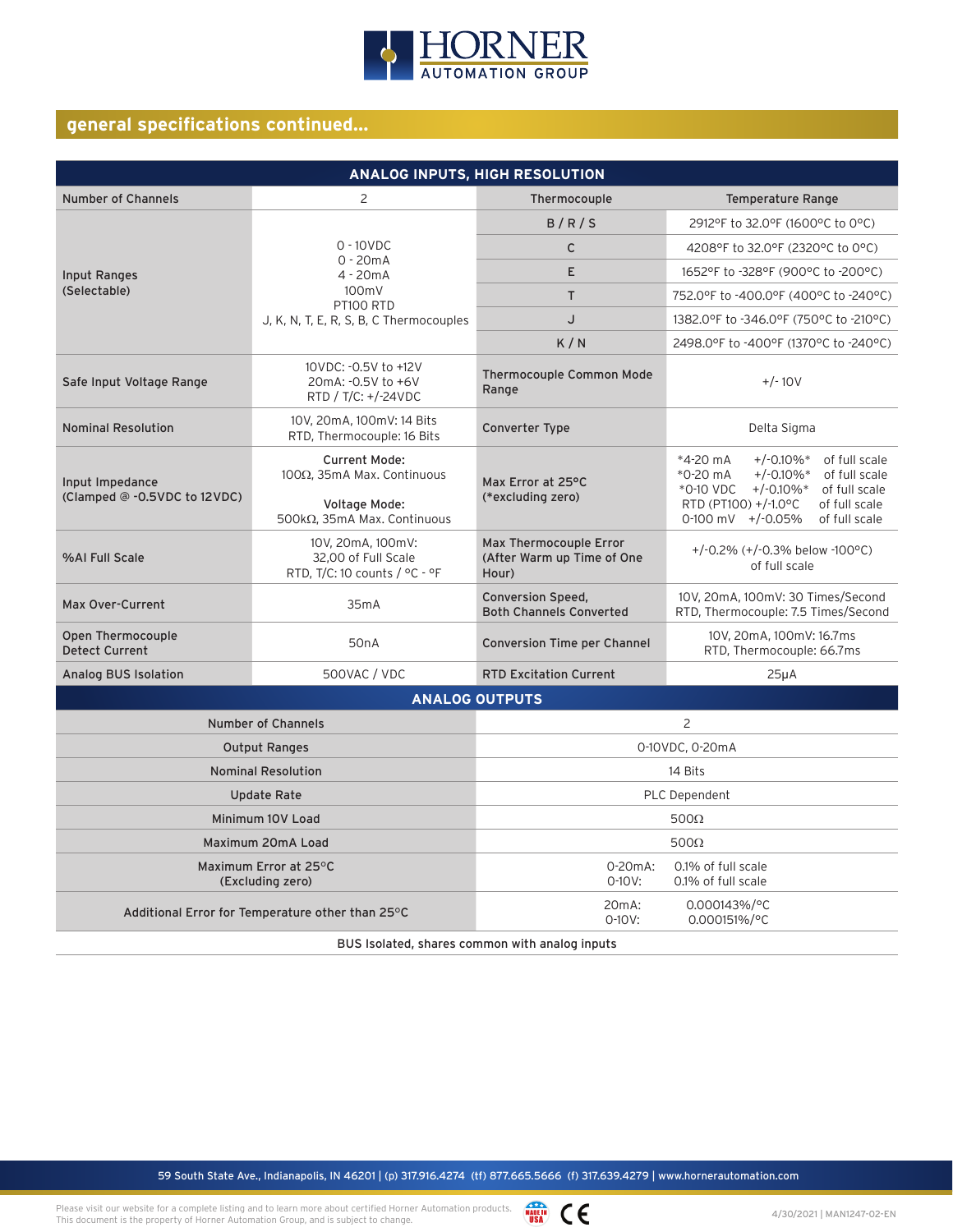

#### **2 PORT CONNECTORS**

## **1** 666 SmartBlock I/O **3 2 4 5** <u>e.e.e.e.e.e.e.e.</u> **6**

- 1. J2 / J4 Digital Output 1-12, Digital Input 1-6
- 2. CAN and Power Connector
- 3. Status LEDs
- 4. Network ID Selector Switches
- 5. Earth Ground
- 6. J1 / J3 THM/RTD/V/mA, Digital Input 1-12

## **4 CAN COMMUNICATIONS**

**3 POWER WIRING**



A single 5-pin connector is used to make both a network connection and power input. A quality Class 2 power supply should be used for this product. If the power is run with the network cable, care must be taken so that the voltage does not drop below the lower supply limit on longer runs.

A quality earth ground is required for safe and proper operation. The best ground is achieved by screwing the left grounding location into a grounded back plate. Alternately, a ground can be connected to the spade lug.

The CAN port is provided via three connections on the CAN/Power: CAN\_LOW (CL), CAN\_HIGH (CH), and V- (C). It may be used to communicate with other OCS products using Horner's CsCAN protocol. A 24VDC power source will be required on the CsCAN bus in order to power the expansion I/O modules.

NOTE: 12-24VDC must be supplied to the network.

NOTE: For detailed wiring information, refer to CAN Manual (MAN0799).

| CL SH CH $V +$ |
|----------------|
|                |
| <b>CAN</b>     |

#### **Wiring Details**

- Locking Spring-Clamp
- Two-terminators per Conductor
- Torque Rating: 4.5 in-lbs (0.50 N-m) SHLD and V+ pins are not internally connected

|                                                   | <b>CAN Port Pins</b>                |                                            |  |
|---------------------------------------------------|-------------------------------------|--------------------------------------------|--|
| <b>SIGNAL</b><br><b>PIN</b><br><b>DESCRIPTION</b> |                                     |                                            |  |
|                                                   | v-                                  | CAN and Device Ground - Black              |  |
| $\overline{2}$                                    | CN L<br>CAN Data Low - Blue         |                                            |  |
| з                                                 | <b>SHLD</b><br>Shield Ground - None |                                            |  |
|                                                   | CN <sub>H</sub>                     | CAN Data High - White                      |  |
| 5                                                 | V+                                  | Positive DC Voltage Input (10-28VDC) - Red |  |

| <b>Recommended Cable</b> |                                     |              |  |
|--------------------------|-------------------------------------|--------------|--|
| Thick                    | Belden 3082A<br>Max Distance = 500m |              |  |
| Fhin                     | Max Distance = $100m$               | Belden 3084A |  |

#### **5 DIAGNOSTIC LED INDICATORS**

| Diagnostic LED         | <b>State</b>          | Meaning                                         |
|------------------------|-----------------------|-------------------------------------------------|
|                        | Solid Red             | RAM or ROM test failed                          |
| <b>MS</b>              | Flashing Red          | I/O test failed                                 |
| indicates fault status | <b>Flashing Green</b> | Module is in power-up state, no config from OCS |
| of the Module          | Solid Green           | Module is running normally                      |
|                        | Solid Red             | Network Ack or Dup ID test failed               |
| <b>NS</b>              | Flashing Red          | Network ID test failed                          |
| indicates fault status | Flashing Green        | Controlling OCS is offline.                     |
| of the Network         | Green                 | Network is running normally.                    |

page 2 of 8 Status LED Indicators - The Power Status LED illuminates **RED** when power is applied to the module. There are I/O status LED indicators for each of the Digital I/O points, which illuminate **RED** when the I/O point is ON.

59 South State Ave., Indianapolis, IN 46201 | (p) 317.916.4274 (tf) 877.665.5666 (f) 317.639.4279 | www.hornerautomation.com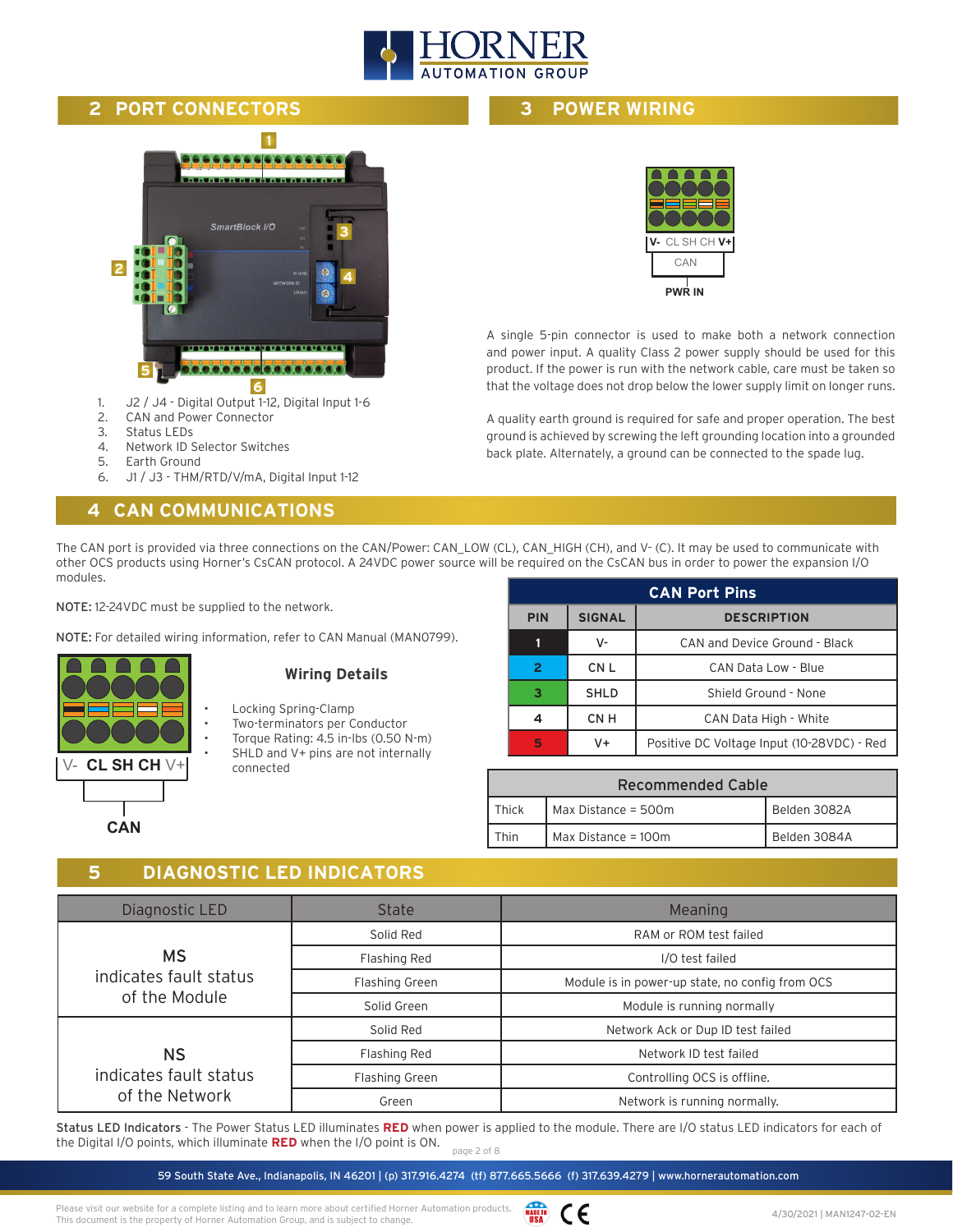

## **6 WIRING**



TO J2-CD



J2: V+ and CD are isolated from BUS.



J1: CA terminals are internally connected together and isolated from BUS.

 **Q10 Q11 Q12 X CE I1 I2 I3 I4 I5 I6** 12/24

J4: X has no internal connection. CE is isolated from BUS.



J3: X has no internal connection. CB and CC terminals are isolated from each other and BUS.

 $20mA +$ I1

20mA Analog In - Not Self Powered



59 South State Ave., Indianapolis, IN 46201 | (p) 317.916.4274 (tf) 877.665.5666 (f) 317.639.4279 | www.hornerautomation.com

WADE IN CE Please visit our website for a complete listing and to learn more about certified Horner Automation products. This document is the property of Horner Automation Group, and is subject to change.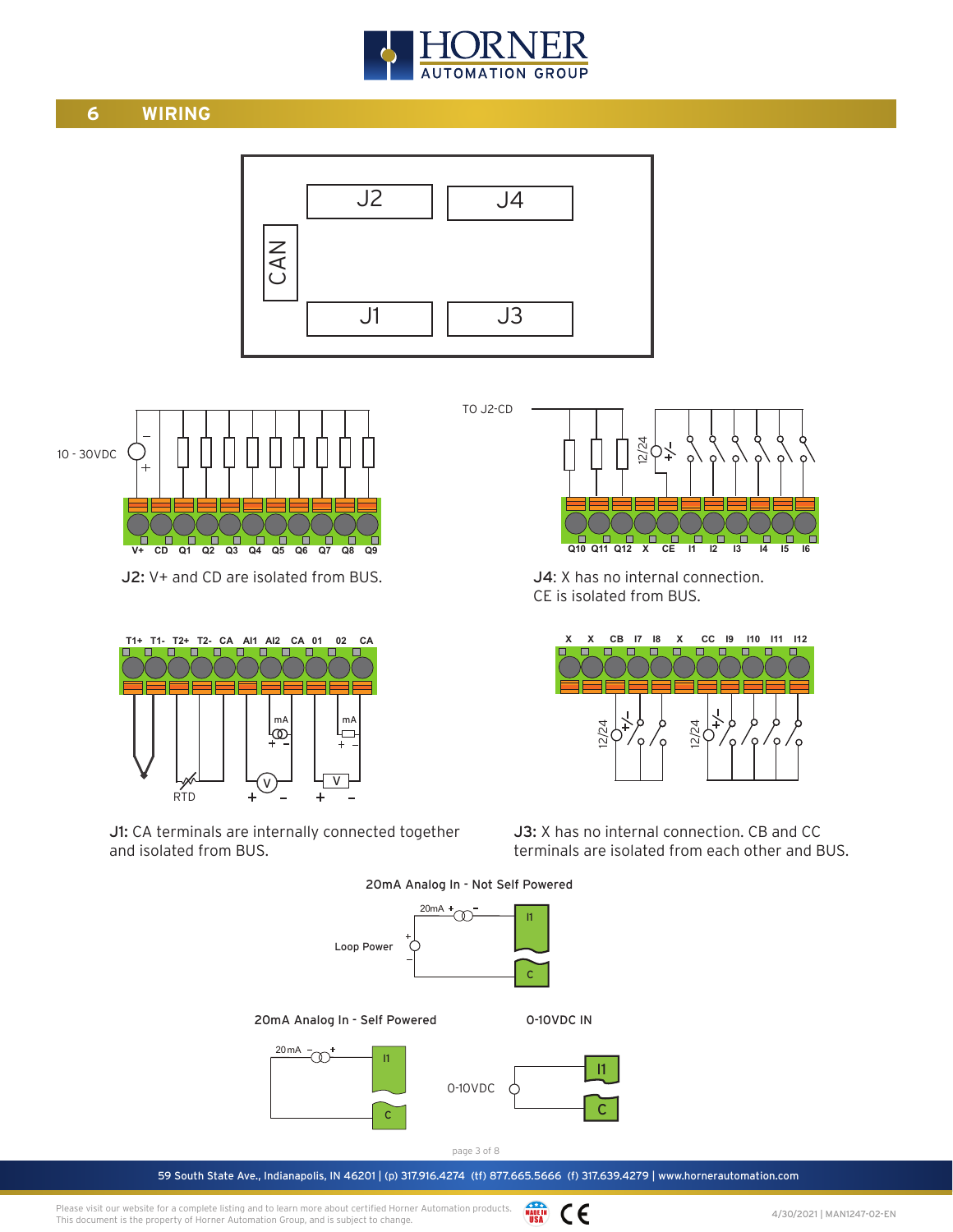

## **7 CSCAPE CONFIGURATION**

The HE579RTD100 and HE579RTD200 SmartBlock modules are configured through the Hardware Configuration menu in Cscape. To configure module and input settings:

- 1. Select **Controller** from Cscape the top navigation bar.
- 2. Select **Hardware Configuration** from drop-down menu.
- 3. Select **CAN1 (CsCAN) I/O** tab.
- 4. Click on **Add** button.<br>5. Select **SmartBlock** ta
- 5. Select **SmartBlock** tab.
- 6. Select **HE579MIX105**
- 7. Click **OK**.

| Network ID                 | The Unique CAN ID of this device. Enter any deci-<br>mal number between 1 and 253 here and note the<br>translated hexadecimal value. Set the hexadecimal<br>Network ID rotary switches on the device to trans-<br>lated value.                                                             |
|----------------------------|--------------------------------------------------------------------------------------------------------------------------------------------------------------------------------------------------------------------------------------------------------------------------------------------|
| I/O Mapping                | These registers define how the OCS controller<br>registers are mapped to the data to and from the<br>SmartBlock I/O. These registers do no have to<br>match the I/O types typically used for I/O such as<br>%AI, Q Any standard controller registers may be<br>used such as %R, %T and %M. |
| Input Update<br>Method     | This defines how often analog data is sent from the<br>SmartBlock to the CsCAN network. Digital data is<br>transmitted on change of state.                                                                                                                                                 |
| Channel Config-<br>uration | This selects how each analog channel is configured<br>including filtering.                                                                                                                                                                                                                 |
| Timeout                    | This sets the time a controller will wait before<br>assuming the host OCS is offline.                                                                                                                                                                                                      |

| Network<br>Network ID: 1                                                                      | Hex: 01                       |                    |
|-----------------------------------------------------------------------------------------------|-------------------------------|--------------------|
| 1/0 Mapping                                                                                   |                               |                    |
| Start Analog In:                                                                              | Name:                         | $16-BT \times 2$   |
| Start Analog Out:                                                                             | Name:                         | $16-BT$ $\times 2$ |
| Start Digital In:                                                                             | Name:                         | $1-BID \times 12$  |
| Start Digital Out:                                                                            | Name:                         | $FBT$ $\times$ 12  |
| Status Register:                                                                              | Name:                         | 16-BIT             |
| Channel Configuration<br>$\overline{\phantom{a}}$ Ain2: $\overline{\phantom{a}}$<br>Ain1: $J$ | Aout1: 0-10 V > Aout2: 0-10 V |                    |
| Input Filter: 10 mSec                                                                         | Enable Adaptive Filter        | •் "⊏<br>$C$ $F$   |
| Timeout                                                                                       |                               |                    |
| Comm Timeout:<br>1000                                                                         | mSec<br>(40 mS to 255 Sec)    |                    |
| Maximum time I/O or controller will wait to<br>indicate / act on a communication timeout.     |                               |                    |
|                                                                                               |                               |                    |

HE579MIX105 Cscape Configuration screen

## **8 CSCAN SMARTBLOCK I/O STATUS REGISTER DEFINITION**

| Bit 8         | Bit 7         | Bit 6         | Bit 5         | Bit 4         | Bit 3            | Bit 2                | Bit 1                |
|---------------|---------------|---------------|---------------|---------------|------------------|----------------------|----------------------|
|               |               |               |               | Version Error | Incorrect Module | Not Configured       | Offline              |
| <b>Bit 16</b> | <b>Bit 15</b> | <b>Bit 14</b> | <b>Bit 13</b> | <b>Bit 12</b> | <b>Bit 11</b>    | <b>Bit 10</b>        | Bit 9                |
| Send          |               |               |               |               |                  | Reconfig<br>(Sticky) | Lifetime<br>(Sticky) |

NOTE: The Status Register, viewed in INT format, is designed to be zero if there are no faults and non-zero if faults occur. Moving a value of 0 into the status register clears faults that remain on after they have been remedied, or "sticky".

input mode continued....

59 South State Ave., Indianapolis, IN 46201 | (p) 317.916.4274 (tf) 877.665.5666 (f) 317.639.4279 | www.hornerautomation.com

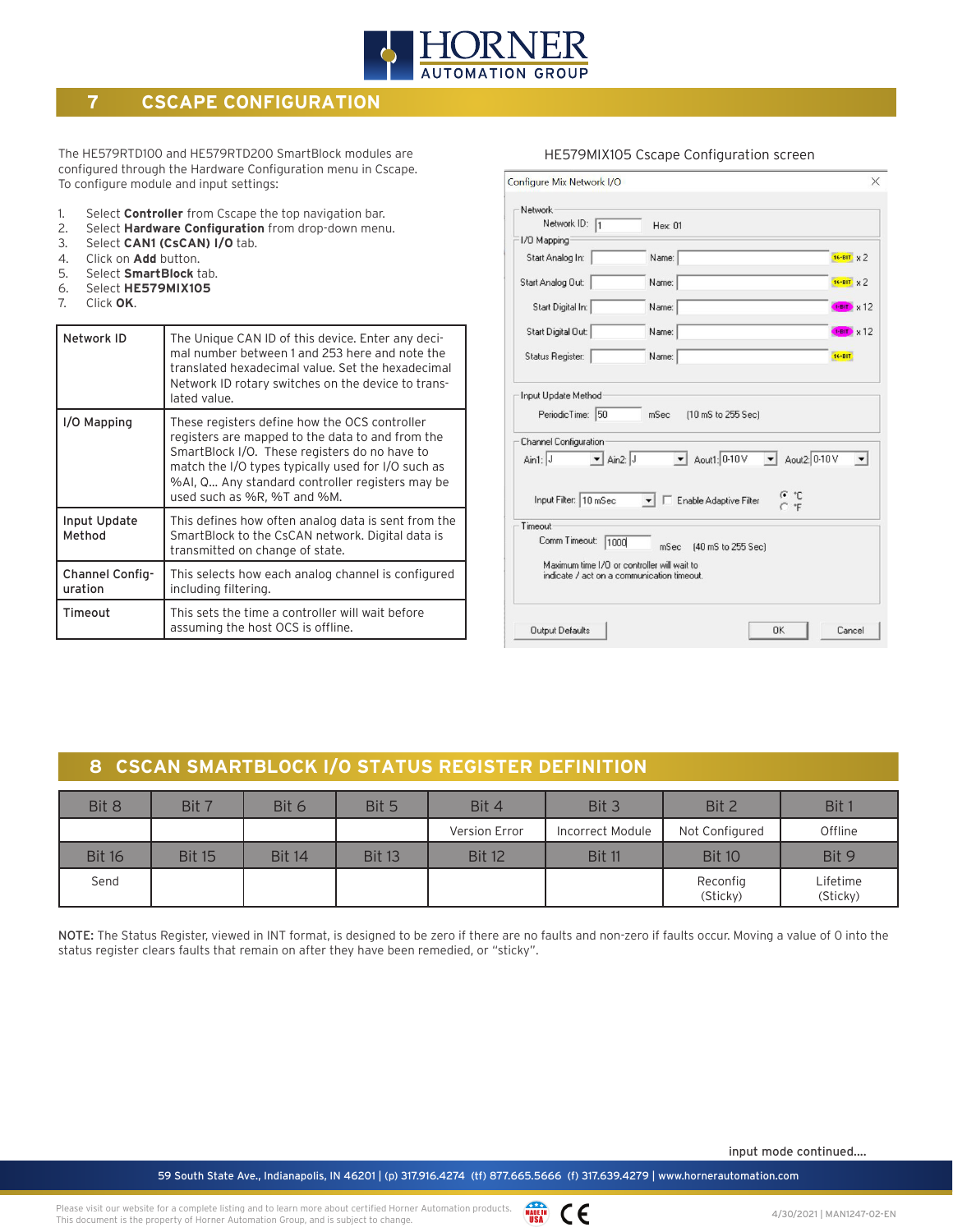

## **9 NETWORK DATA - Consumed Digital Data**

Consumed Digital Data - This data is sent from the controller to the SmartBlock for typical applications, the Hardware Configuration setup in Cscape will automatically populate this data. For more advanced applications, NetPut functions can be used to for this data.

| <b>Bit</b> | Description          |                                                                                                                                                                           |  |
|------------|----------------------|---------------------------------------------------------------------------------------------------------------------------------------------------------------------------|--|
| $1 - 4$    | Analog Input 1 Type  | $0 = J$ thermocouple<br>$1 = K$ thermocouple<br>$2 = N$ thermocouple<br>$3 = T$ thermocouple<br>$4 = E$ thermocouple<br>$5 = R$ thermocouple<br>$6 = S$ thermocouple      |  |
| $5 - 8$    | Analog Input 2 Type  | $7 = B$ thermocouple<br>$8 = C$ thermocouple<br>$11 = 0 - 10V$<br>$12 = 0 - 20mA$<br>$13 = 4 - 20 \text{ mA}$<br>$14 = +/-100$ mV<br>15 = PT100, Alpha 0.00385, DIN 43760 |  |
| 9          | Analog Output 1 Type | $0 = 10V$                                                                                                                                                                 |  |
| 10         | Analog Output 2 Type | $1 = 20mA$                                                                                                                                                                |  |
| 12         | Temperature Format   | $0 = 0.1$ °C $1 = 0.1$ °F                                                                                                                                                 |  |
| 13         | Filtering            |                                                                                                                                                                           |  |

## **10 NETWORK DATA - Produced Analog Data**

Produced Analog Data - This data is sent from the controller to the SmartBlock to the controller. Normally this data is mapped into specific registers in the Hardware Configuration in Cscape. For advanced applications, NetGet functions can be used to obtain this data. Since this data is broadcast to all controllers on the network, additional controllers can use NetGet functions to obtain this data as well.

| Word   | <b>Function</b> |                  |
|--------|-----------------|------------------|
| Word 1 | INT             | l Analog Input 1 |
| Word 2 | INT             | Analog Input 2   |

## **11 NETWORK DATA - Consumed Analog Data**

Consumed Analog Data - This data is sent from the controller to the SmartBlock for typical applications, the Hardware Configuration setup in Cscape will automatically populate this data. For more advanced applications, NetPut functions can be used to for this data.

| Word   | Function   |                 |
|--------|------------|-----------------|
| Word 1 | <b>INT</b> | Analog Output 1 |
| Word 2 | <b>INT</b> | Analog Output 2 |

page 5 of 8

WADE IN CE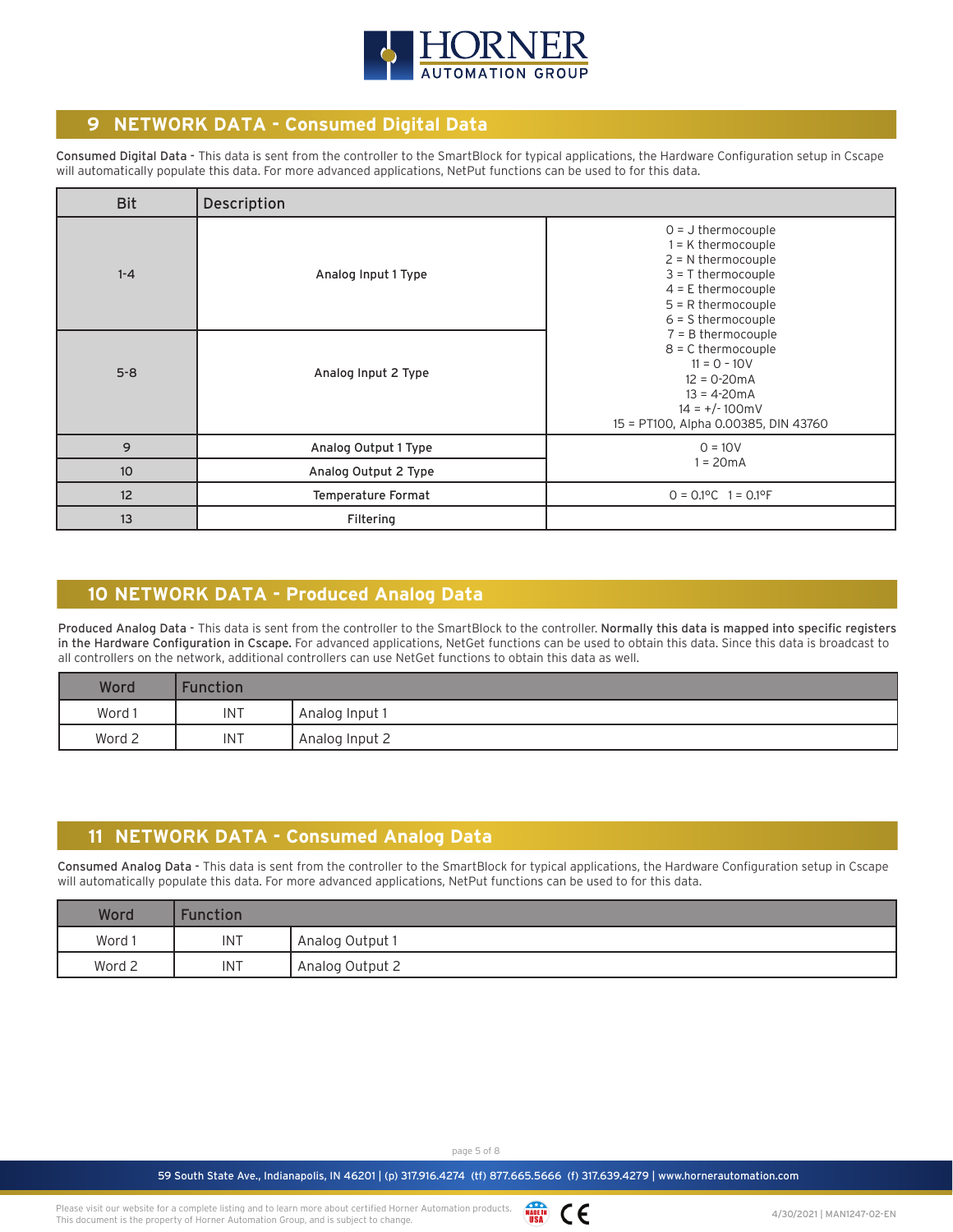

## **SETTING ID SWITCHES**

Configure SmartBlock in Cscape before this step, then use the hexadecimal number converted during Cscape configuration.

CsCAN Network IDs are set using the hexadecimal number system from 01 to FD. The decimal equivalent is 1-253. Refer to the Conversion Table below, which shows the decimal equivalent of hexadecimal numbers. Set a unique Network ID by inserting a small Phillips screwdriver into the two identical switches.

**Network ID Switches**



**NOTE:** The CsCAN Baud Rate for SmartBlock I/O is fixed at 125kBd.

#### **Setting ID Switches - Conversion Chart**

| Dec            |              | Hex            | Dec<br>Hex |              |              | Dec<br>Hex |    | Dec          | Hex |    | Dec | Hex |    | Dec          | Hex |    | Dec            | Hex |              | Dec<br>Hex   |     |    | <b>Dec</b> | Hex  |    |                |
|----------------|--------------|----------------|------------|--------------|--------------|------------|----|--------------|-----|----|-----|-----|----|--------------|-----|----|----------------|-----|--------------|--------------|-----|----|------------|------|----|----------------|
|                | Hi           | Lo             |            | Hi           | Lo           |            | Hi | Lo           |     | Hi | Lo  |     | Hi | Lo           |     | Hi | Lo             |     | Hi           | Lo           |     | Hi | Lo         |      | Hi | Lo             |
| $\mathbf{1}$   | 0            | 1              | 29         | 1            | D            | 57         | 3  | 9            | 85  | 5  | 5   | 113 | 7  | $\mathbf{1}$ | 141 | 8  | D              | 169 | Α            | 9            | 197 | С  | 5          | 225  | E  | 1              |
| $\overline{c}$ | 0            | 2              | 30         | $\mathbf{1}$ | Ε            | 58         | 3  | Α            | 86  | 5  | 6   | 114 | 7  | 2            | 142 | 8  | Ε              | 170 | Α            | Α            | 198 | С  | 6          | 226  | Ε  | 2              |
| 3              | 0            | 3              | 31         | 1            | F            | 59         | 3  | B            | 87  | 5  | 7   | 115 | 7  | 3            | 143 | 8  | F              | 171 | Α            | B            | 199 | С  | 7          | 227  | E  | 3              |
| 4              | 0            | 4              | 32         | 2            | 0            | 60         | 3  | C            | 88  | 5  | 8   | 116 | 7  | 4            | 144 | 9  | 0              | 172 | Α            | С            | 200 | С  | 8          | 228  | Ε  | 4              |
| 5              | 0            | 5              | 33         | 2            | $\mathbf{1}$ | 61         | 3  | D            | 89  | 5  | 9   | 117 | 7  | 5            | 145 | 9  | 1              | 173 | Α            | D            | 201 | С  | 9          | 229  | E  | 5              |
| 6              | 0            | 6              | 34         | 2            | 2            | 62         | 3  | Ε            | 90  | 5  | А   | 118 | 7  | 6            | 146 | 9  | $\overline{c}$ | 174 | Α            | Ε            | 202 | С  | Α          | 230  | Ε  | 6              |
| $\overline{7}$ | 0            | 7              | 35         | 2            | 3            | 63         | 3  | F            | 91  | 5  | B   | 119 | 7  | 7            | 147 | 9  | 3              | 175 | Α            | F            | 203 | С  | B          | 231  | Ε  | 7              |
| 8              | 0            | 8              | 36         | 2            | 4            | 64         | 4  | 0            | 92  | 5  | С   | 120 | 7  | 8            | 147 | 9  | 4              | 176 | B            | 0            | 204 | С  | С          | 232  | Ε  | 8              |
| 9              | 0            | 9              | 37         | 2            | 5            | 65         | 4  | -1           | 93  | 5  | D   | 121 | 7  | 9            | 149 | 9  | 5              | 177 | B            | -1           | 205 | С  | D          | 233  | E  | 9              |
| 10             | 0            | Α              | 38         | 2            | 6            | 66         | 4  | 2            | 94  | 5  | Ε   | 122 | 7  | A            | 150 | 9  | 6              | 178 | B            | 2            | 206 | С  | E          | 234  | E  | Α              |
| 11             | 0            | Β              | 39         | 2            | 7            | 67         | 4  | 3            | 95  | 5  | F   | 123 | 7  | B            | 151 | 9  | 7              | 179 | B            | 3            | 207 | С  | F          | 235  | Ε  | Β              |
| 12             | 0            | С              | 40         | 2            | 8            | 68         | 4  | 4            | 96  | 6  | 0   | 124 | 7  | С            | 152 | 9  | 8              | 180 | B            | 4            | 208 | D  | 0          | 236  | Ε  | С              |
| 13             | 0            | D              | 41         | 2            | 9            | 69         | 4  | 5            | 97  | 6  | 1   | 125 | 7  | D            | 153 | 9  | 9              | 181 | B            | 5            | 209 | D  | 1          | 237  | E  | D              |
| 14             | 0            | Ε              | 42         | 2            | Α            | 70         | 4  | 6            | 98  | 6  | 2   | 126 | 7  | E            | 154 | 9  | Α              | 182 | B            | 6            | 210 | D  | 2          | 238  | Ε  | Ε              |
| 15             | 0            | F              | 43         | 2            | B            | 71         | 4  | 7            | 99  | 6  | 3   | 127 | 7  | F            | 155 | 9  | B              | 183 | B            | 7            | 211 | D  | 3          | 239  | E  | F              |
| 16             | 1            | 0              | 44         | 2            | С            | 72         | 4  | 8            | 100 | 6  | 4   | 128 | 8  | $\circ$      | 156 | 9  | С              | 184 | Β            | 8            | 212 | D  | 4          | 240  | F  | 0              |
| 17             |              |                | 45         | 2            | D            | 73         | 4  | 9            | 101 | 6  | 5   | 129 | 8  | 1            | 157 | 9  | D              | 185 | B            | 9            | 213 | D  | 5          | 241  | F  | 1              |
| 18             |              | $\overline{c}$ | 46         | 2            | Ε            | 74         | 4  | A            | 102 | 6  | 6   | 130 | 8  | 2            | 158 | 9  | E              | 186 | B            | Α            | 214 | D  | 6          | 2412 | F  | $\overline{c}$ |
| 19             |              | 3              | 47         | 2            | F            | 75         | 4  | B            | 103 | 6  | 7   | 131 | 8  | 3            | 159 | 9  | F              | 187 | B            | Β            | 215 | D  | 7          | 243  | F  | 3              |
| 20             | 1            | 4              | 48         | 3            | 0            | 76         | 4  | C            | 104 | 6  | 8   | 132 | 8  | 4            | 160 | Α  | $\circ$        | 188 | B            | С            | 216 | D  | 8          | 244  | F  | 4              |
| 21             | 1            | 5              | 49         | 3            | 1            | 77         | 4  | D            | 105 | 6  | 9   | 133 | 8  | 5            | 161 | Α  | 1              | 189 | B            | D            | 217 | D  | 9          | 245  | F  | 5              |
| 22             | 1            | 6              | 50         | 3            | 2            | 78         | 4  | Ε            | 106 | 6  | Α   | 134 | 8  | 6            | 162 | Α  | 2              | 190 | B            | Ε            | 218 | D  | Α          | 246  | F  | 6              |
| 23             |              | 7              | 51         | 3            | 3            | 79         | 4  | F            | 107 | 6  | B   | 135 | 8  | 7            | 163 | Α  | 3              | 191 | Β            | F            | 219 | D  | Β          | 247  | F  | 7              |
| 24             | $\mathbf{1}$ | 8              | 52         | 3            | 4            | 80         | 5  | 0            | 108 | 6  | С   | 136 | 8  | 8            | 164 | А  | 4              | 192 | $\mathsf{C}$ | $\Omega$     | 220 | D  | C          | 248  | F  | 8              |
| 25             | 1            | 9              | 53         | 3            | 5            | 81         | 5  | $\mathbf{1}$ | 109 | 6  | D   | 137 | 8  | 9            | 165 | Α  | 5              | 193 | С            | $\mathbf{1}$ | 221 | D  | D          | 249  | F  | 9              |
| 26             | 1            | Α              | 54         | 3            | 6            | 82         | 5  | 2            | 110 | 6  | E   | 138 | 8  | A            | 166 | Α  | 6              | 194 | С            | 2            | 222 | D  | E          | 250  | F  | Α              |
| 27             |              | B              | 55         | 3            | 7            | 83         | 5  | 3            | 111 | 6  | F   | 139 | 8  | B            | 167 | Α  | 7              | 195 | $\mathsf C$  | 3            | 223 | D  | F          | 251  | F  | Β              |
| 28             | 1            | C              | 56         | 3            | 8            | 84         | 5  | 4            | 112 | 7  | 0   | 140 | 8  | $\mathsf{C}$ | 168 | Α  | 8              | 196 | $\mathsf C$  | 4            | 224 | E  | 0          | 252  | F  | C              |
|                |              |                |            |              |              |            |    |              |     |    |     |     |    |              |     |    |                |     |              |              |     |    |            | 253  | F  | D              |

page 7 of 8

59 South State Ave., Indianapolis, IN 46201 | (p) 317.916.4274 (tf) 877.665.5666 (f) 317.639.4279 | www.hornerautomation.com

Please visit our website for a complete listing and to learn more about certified Horner Automation products. This document is the property of Horner Automation Group, and is subject to change.